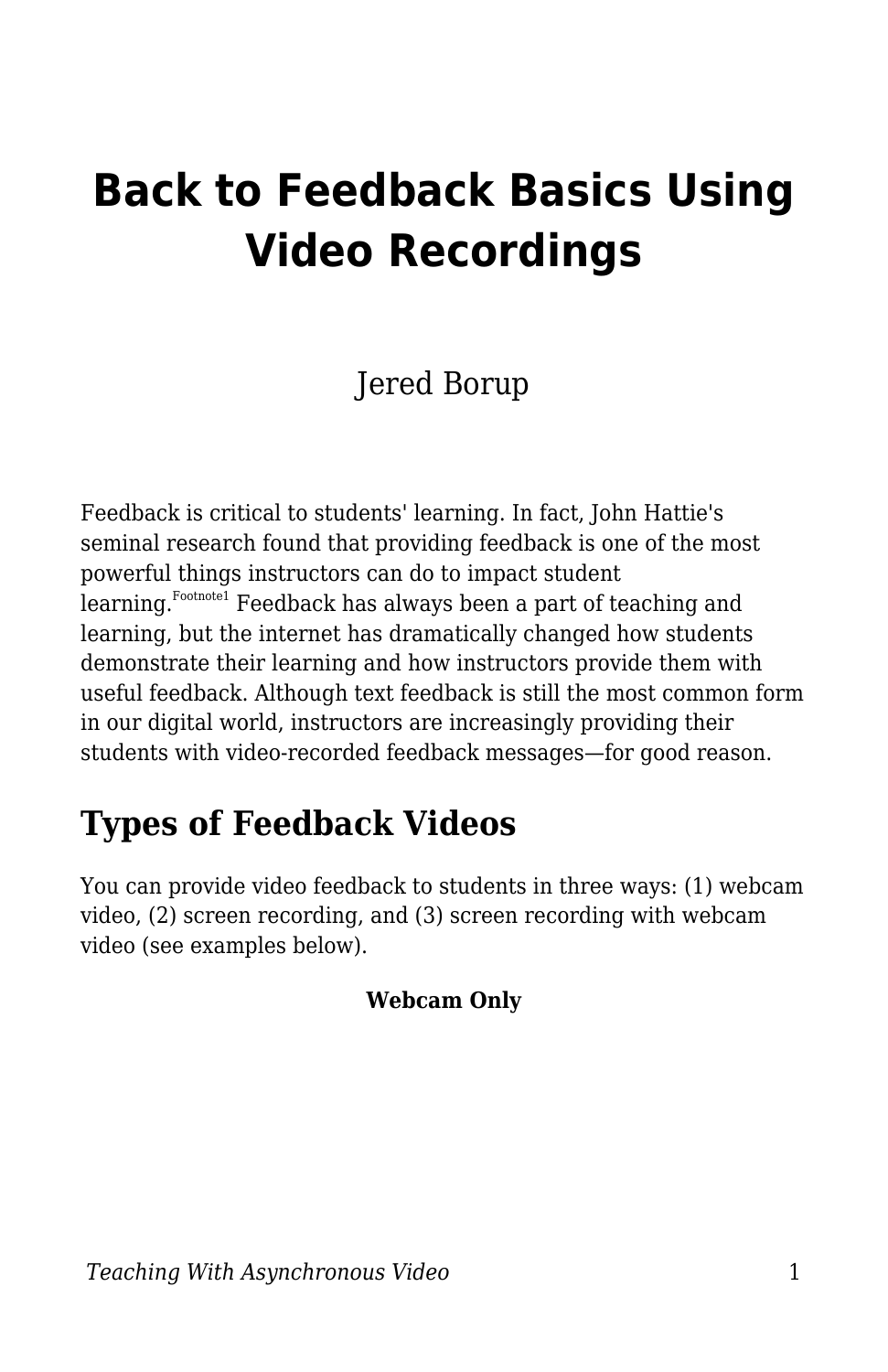

#### **Screen Recording Only**



#### **Screen Recording with Webcam**

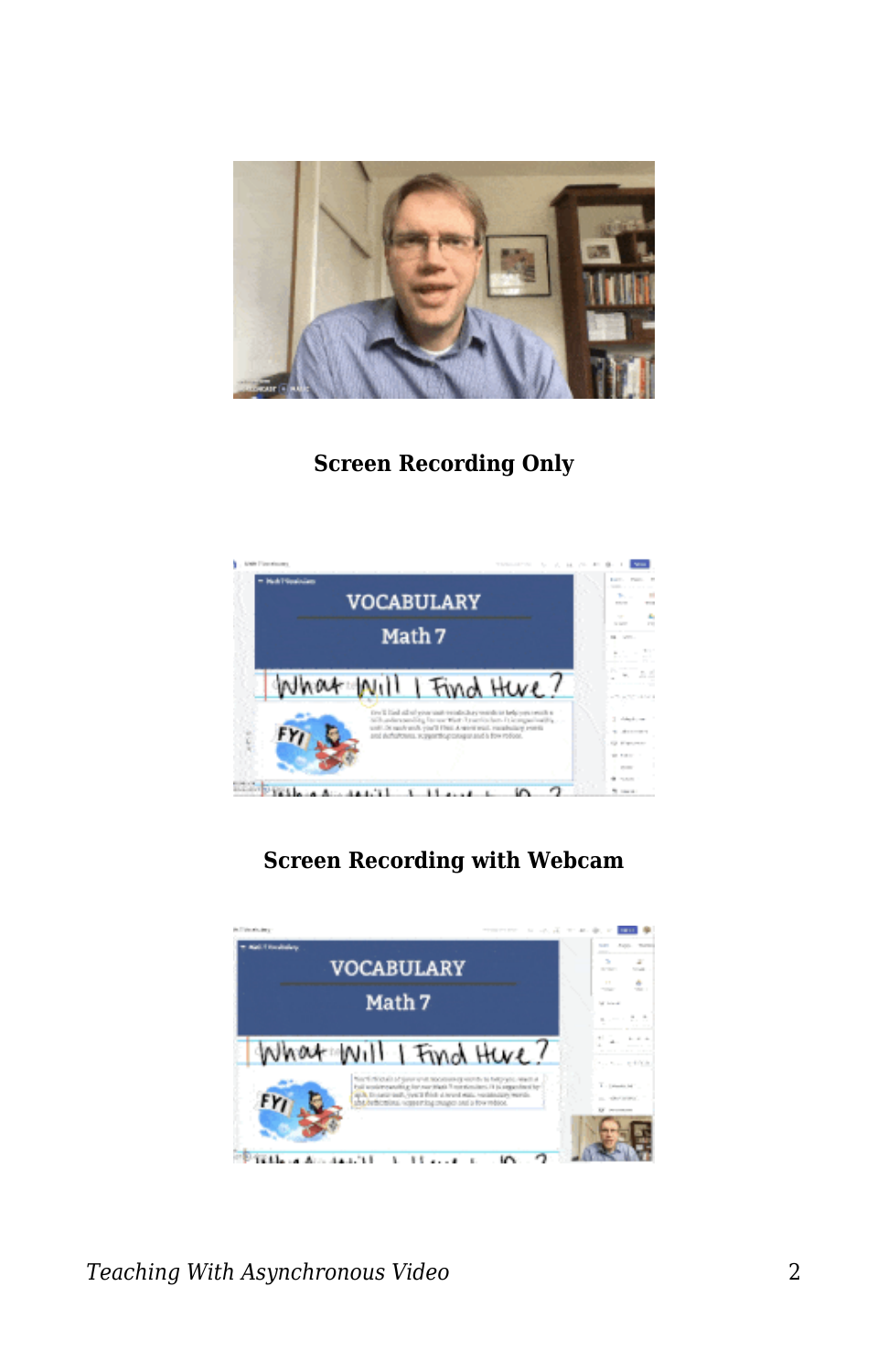Each type of video feedback can be used for different purposes.

- **Webcam** videos are appropriate when you are providing feedback that doesn't require you to show student work. By only showing your webcam video, you can help students form a sense of connection with you and know that your goal is to facilitate their learning.
- **Screen recording** videos are appropriate when you need to show and verbally describe specific aspects of students work. For instance, if a student created a project, such as a website, image, or document, showing specific parts of the project as you are giving feedback—as seen in figure 1—can be an effective way to provide feedback. In these videos, students can see their work and hear the instructor's voice but can't actually see the instructor speaking.
- **Screen recording with webcam** videos combine the best of both worlds by placing a small webcam video within the screen recording video. With most tools, however, the webcam video is fairly small, so it can be difficult for students to connect with you, if that is your purpose. Furthermore, if you are not careful, the webcam video can cover up portions of the screen that you are trying to describe. Some tools allow you to change the size and location of the webcam or even remove it completely.

Regardless of the type of video that teachers use to provide feedback, the nature of recording a video allows them to provide more information to students. However, simply providing more feedback is unlikely to benefit students unless it is also quality feedback.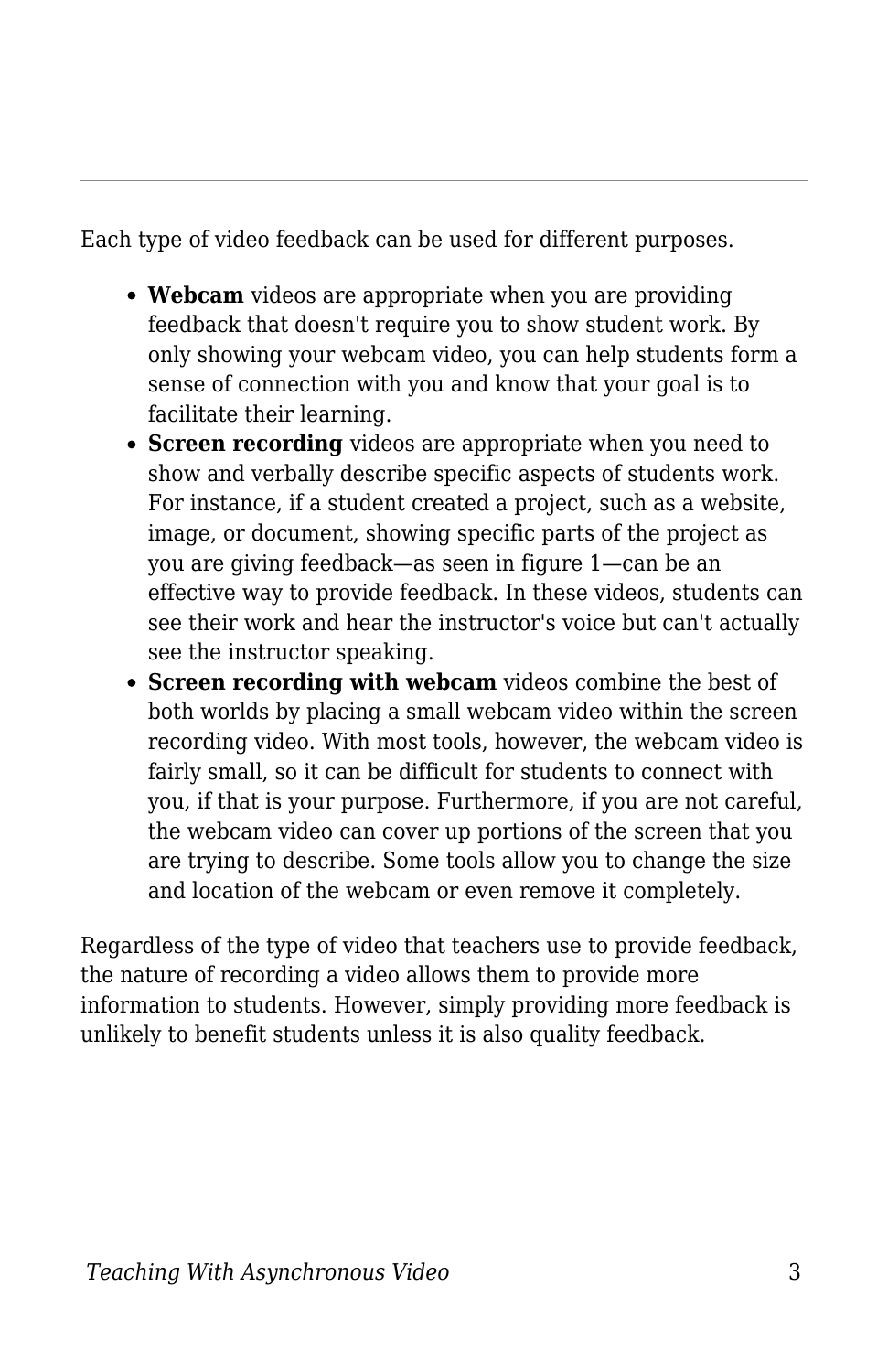# **Quality Feedback, and How Video Can Help**

Considering the amount of time instructors spend providing feedback, the topic is surprisingly under-researched. I echo Michael Eraut, who said "We need more feedback on feedback."  $^{\mathrm{Foothote2}}$  When reviewing the research on feedback, my co-authors and I identified three elements of quality feedback. Footnote3 Specifically, quality feedback should be **timely**, **friendly**, and **specific** (see figure 2).



**Figure 2. Characteristics of effective feedback**

### **Using Video to Provide Feedback That Is Specific and Timely**

The primary purpose of feedback is to improve student performance. However, not only should feedback highlight what students need to improve and how to improve it, but it should also affirm to students the specific strengths of their work. It's highly important that feedback comments be grounded in a student's actual performance. If not, it can harm their learning. For instance, if a student did poorly on an assignment but then got a "Great work!" comment, this feedback could reinforce low effort or poor performance, as seen in the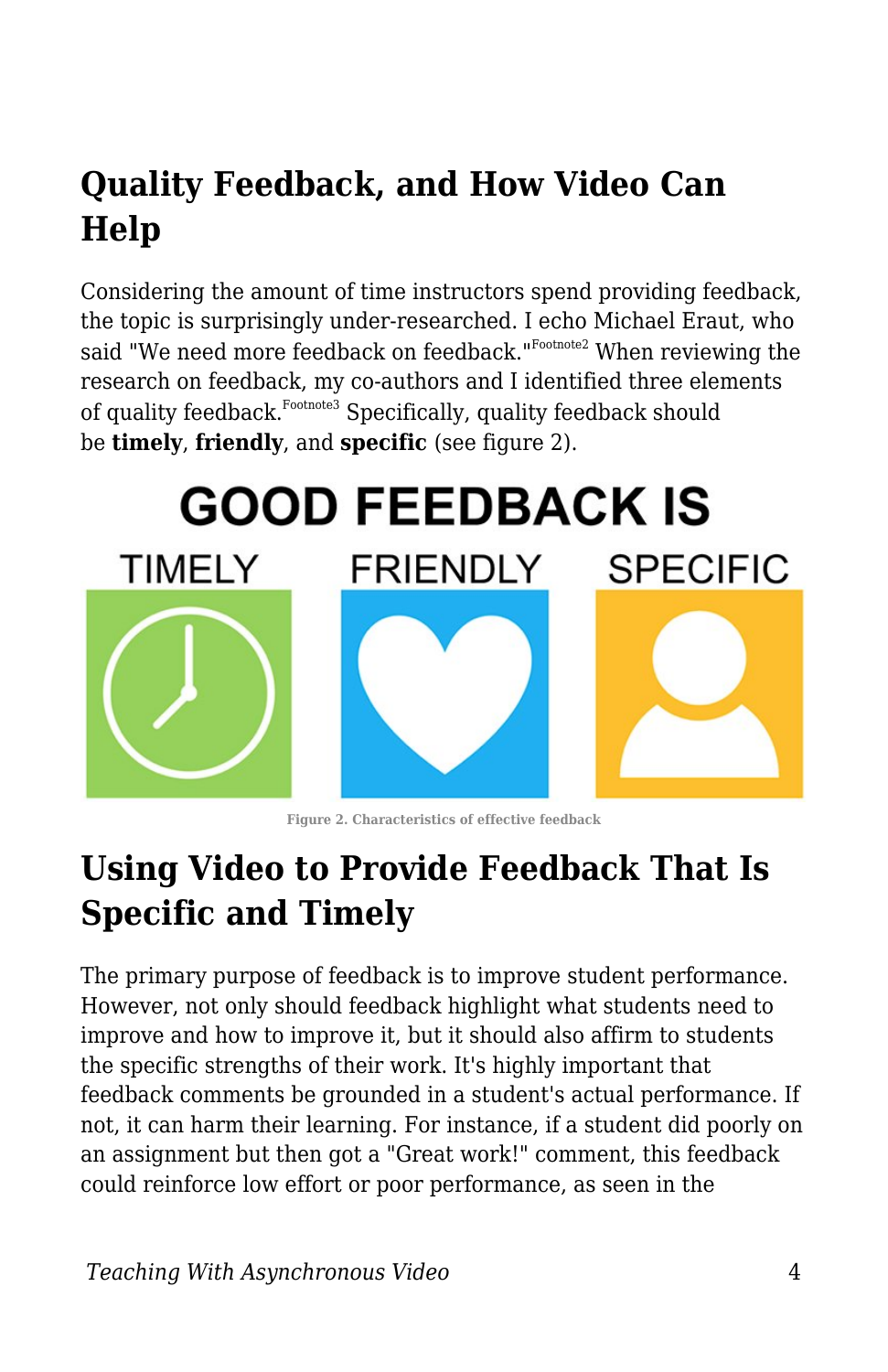following clip from the sitcom "Friends" when Joey was trying to learn French.

What is Good Feedback?

Providing feedback takes time. As a result, giving students comments that are both timely and specific can be a challenge. Too often teachers either provide quick, generic feedback or provide feedback that is specific but not timely. Having to pick one over the other can be frustrating for teachers. Furthermore, even when instructors take the time to review students' work thoroughly, if they only provide students with scores on a rubric and/or generic-sounding comments, students may question whether the instructors really reviewed their work at all, as in the video below.

#### Mr. D

Teachers increasingly provide students with feedback via video in an attempt to give more-detailed comments that are rooted in students' specific work. Video comments can also be quicker than providing text feedback when the feedback needs to be detailed and unique to the student (i.e., when copying and pasting text comments would not work). Greg Grimsby at George Mason University provided the video feedback below, which shows feedback on a student's animation—this is a good example of the value of this kind of feedback. As you watch the video, imagine how difficult it would have been to give that level of detail in text.

Example of Screencast Feedback

*Teaching With Asynchronous Video* 5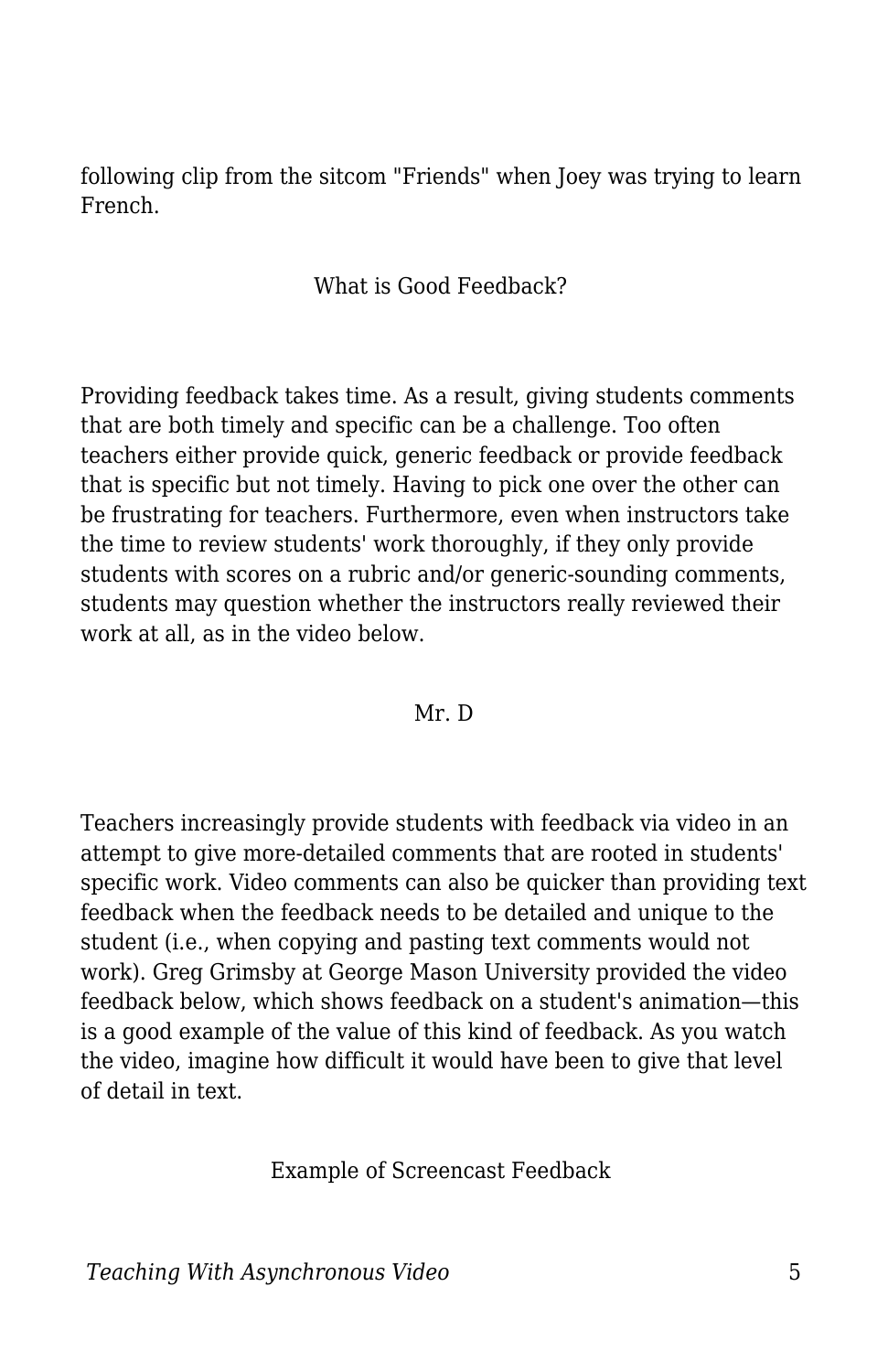One drawback of providing feedback by video is that students might find it more difficult to refer back to specific parts of the feedback. This is especially important when students are asked to go back to their project and make revisions based on instructor feedback. In other cases, it just makes more sense to provide feedback in text. For instance, if an instructor is reading a student's essay and needs the student to add a comma in a sentence, the student does not need a video explaining that. As a result, in many cases we recommend that instructors provide feedback using some combination of text and video. For instance, if a student has submitted an essay in a word processing document, the teacher can track edits directly within the document but then provide a video feedback comment describing the overall strengths and areas that can be improved. Similarly, as you review students' work, you might jot down notes on what you would like to highlight in your video comment. If these comments are typed on your computer, you can easily send them to the student with a video comment that elaborates on those points.

Example of Screencast Feedback

### **Providing Friendly Feedback**

Even though your feedback will likely correct students' work, it should be delivered in a friendly manner that strengthens rather than harms the instructor–student relationship. One drawback of text is that the recipient can misinterpret the meaning behind the message. In video, the instructor can communicate using facial expressions and body language that remove much of the ambiguity present in text-only messages. That said, if the instructor is trying to hide frustration or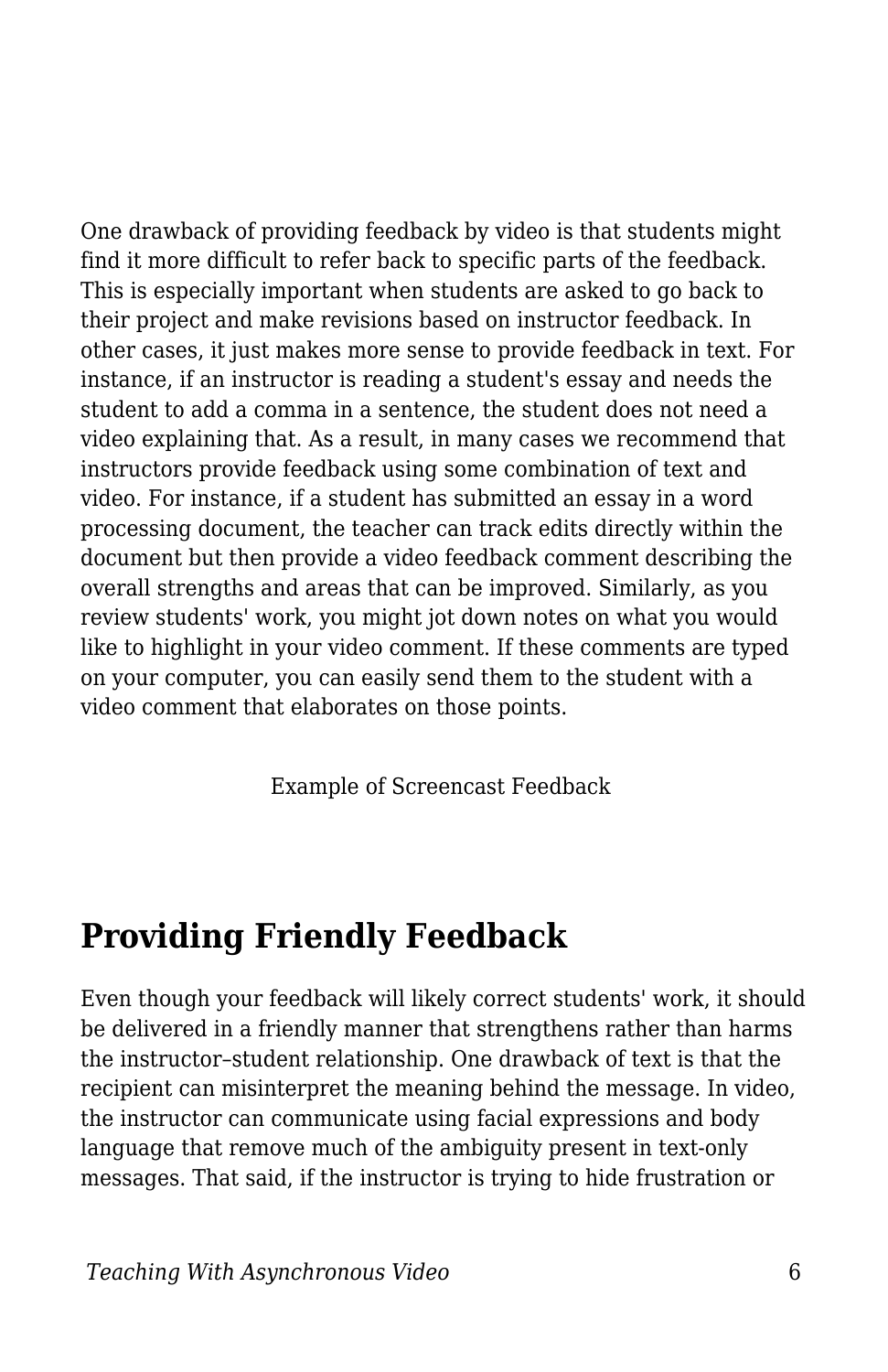displeasure, text is a better choice because in a video, the student will see the frustration all over the instructor's face. Sometimes ending a sentence with an exclamation mark is easier than showing actual excitement.

In an online learning environment, friendly feedback is a great way to build relationships with others. In the following video you can see how Christine McLaughlin, a sixth-grade teacher, used video to correct her math students' pronunciation. The students had been posting videos defining various math vocabulary, and several had mispronounced the term "finite." She was kind in her correction while also showing her students a little bit of her world. It is a simple example but shows how video can be used to provide correction gently and in a way that strengthens the instructor–student relationship.

FlipGrid Feedback Example

Video alone isn't enough to make our feedback friendly. We also need to structure what we say in a way that balances the praise with the critiques while still being social and friendly. One approach to ensure that your feedback is balanced and friendly is to apply the Feedback Cheeseburger. Notice that we added steam coming off the burger to emphasize that feedback burgers should be served quickly, while they are still fresh.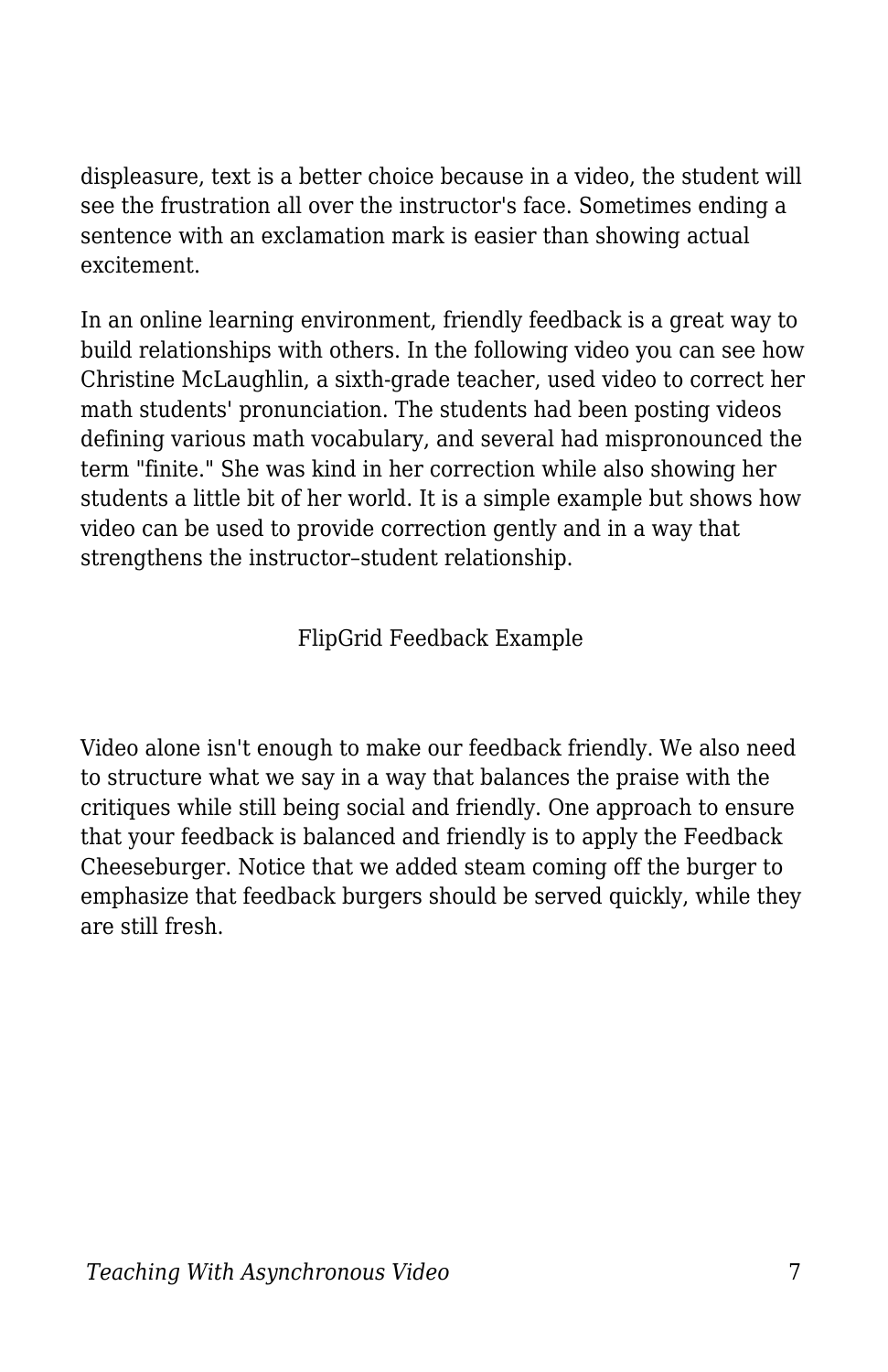

**Figure 2. Feedback Cheeseburger, created by the George Mason University's College of Education and Human Development Online Teaching Initiative (licensed under CC BY SA)**

The following video is an example of a feedback comment that followed the model of the Feedback Cheeseburger. Notice that this video features Christine McLaughlin, the same teacher who provided the webcam video comment above. In this case she chose to provide feedback as a screen recording because she needed to highlight specific portions of the students' website.

Example Screencast Feedback Following the Feedback Cheeseburger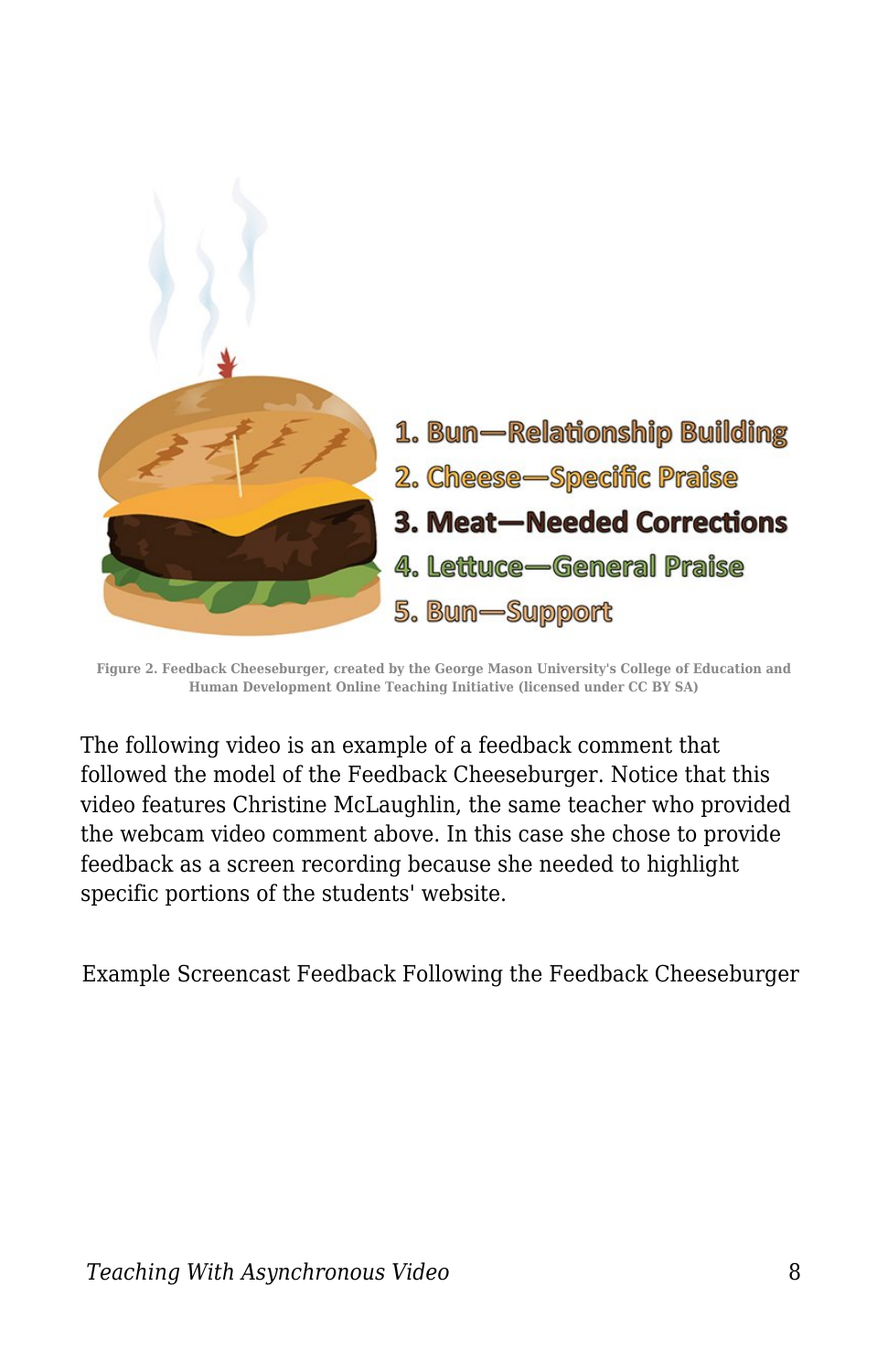## **Conclusion**

Regardless of the context, quality feedback should be timely, friendly, and specific. At times this can be especially time consuming to provide online using only text, so we encourage instructors to consider how video messages could improve the feedback that they provide to students. The goal is not to use video feedback for all students on all assignments. Rather, instructors strategically use video when it likely to make the feedback more timely, friendly, and/or specific.

### **Acknowledgment**

This chapter was written with the support of EdConnect and previously published at [https://edtechbooks.org/-jNq](https://er.educause.edu/blogs/2021/2/back-to-feedback-basics-using-video-recordings).

#### **Notes**

- 1. John Hattie, *[Visible Learning: A Synthesis of Over 800 Meta-](https://www.routledge.com/Visible-Learning-A-Synthesis-of-Over-800-Meta-Analyses-Relating-to-Achievement/Hattie/p/book/9780415476188)[Analyses Relating to Achievement](https://www.routledge.com/Visible-Learning-A-Synthesis-of-Over-800-Meta-Analyses-Relating-to-Achievement/Hattie/p/book/9780415476188)*[,](https://www.routledge.com/Visible-Learning-A-Synthesis-of-Over-800-Meta-Analyses-Relating-to-Achievement/Hattie/p/book/9780415476188) (New York: Routledge, 2009).
- 2. Michael Eraut, ["Feedback,"](https://doi.org/doi:10.1111/j.1473-6861.2006.00129.x) *Learning in Health and Social Care* 5, no. 3 (September 2006): 111–118.
- 3. Jered Borup, Richard E. West, and Rebecca Arlene Thomas, ["The Impact of Text versus Video Communication on](https://www.researchgate.net/publication/273641078_The_impact_of_text_versus_video_communication_on_instructor_feedback_in_blended_courses) [Instructor Feedback in Blended Courses,"](https://www.researchgate.net/publication/273641078_The_impact_of_text_versus_video_communication_on_instructor_feedback_in_blended_courses) *Educational Technology Research and Development* 63, no. 2 (April 2015): 161–184.